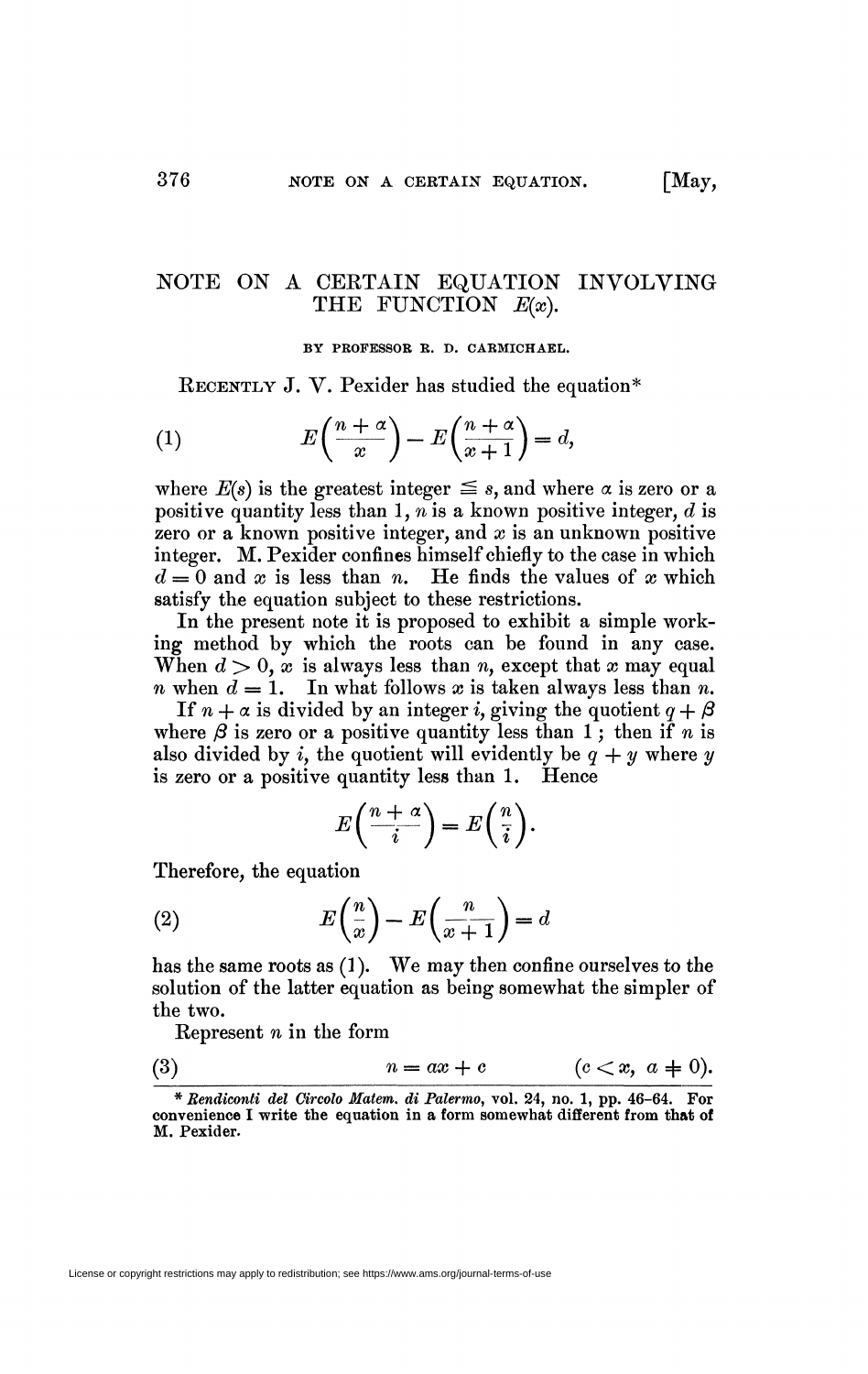Then

$$
E\left(\frac{n}{x}\right) \equiv E\left(\frac{ax+c}{x}\right) = a \ ;
$$

and therefore

(4) 
$$
E\left(\frac{n}{x+1}\right) \equiv E\left(\frac{ax+c}{x+1}\right) = a - d
$$

is the necessary and sufficient condition that *x* is a root of (2). Now (4) will be satisfied if and only if

$$
ax + c - (x + 1)(a - d) < x + 1
$$
 and  $\ge 0$ .

This readily reduces to

(5) 
$$
a-c > (d-1)(x+1)
$$
 and  $\leq d(x+1)$ .

From these results we have the following working method for finding the solutions of  $(2)$  and hence of  $(1)$ :

*Write n in every possible way in the form* 

$$
(3) \qquad \qquad n = ax + c \qquad \qquad (c < x, \ a \neq 0)
$$

*and examine whether both inequalities* 

(5) 
$$
a-c > (d-1)(x+1)
$$
 and  $\leq d(x+1)$ 

*are fulfilled at the same time ; if so, x is a root of the equation ; otherwise, it is not such a root* 

Applying this to the case when  $d = 0$ , we have to determine *x* subject to the conditions

$$
n = ax + c, \quad (c < x, \ a = 0, \ c - a < x + 1 \ \text{and} \ \geq 0).
$$

M. Pexider (l. c., page 57) shows that the number of such roots *(x* being less than *n)* is

$$
A(n) = E(n) - E(\sqrt{n}) - E\left(\frac{n}{E(\sqrt{n})+1}\right).
$$

He exhibits also a better method than the above by which the roots may be determined in the present case.

If *d* = 1, the roots of our equation are to be found from

 $n = ax + c$ ,  $(c < x, a \neq 0, a - c > 0 \text{ and } \leq x + 1)$ .

This will give all the roots of  $(1)$  and  $(2)$  except  $x = n$  which has